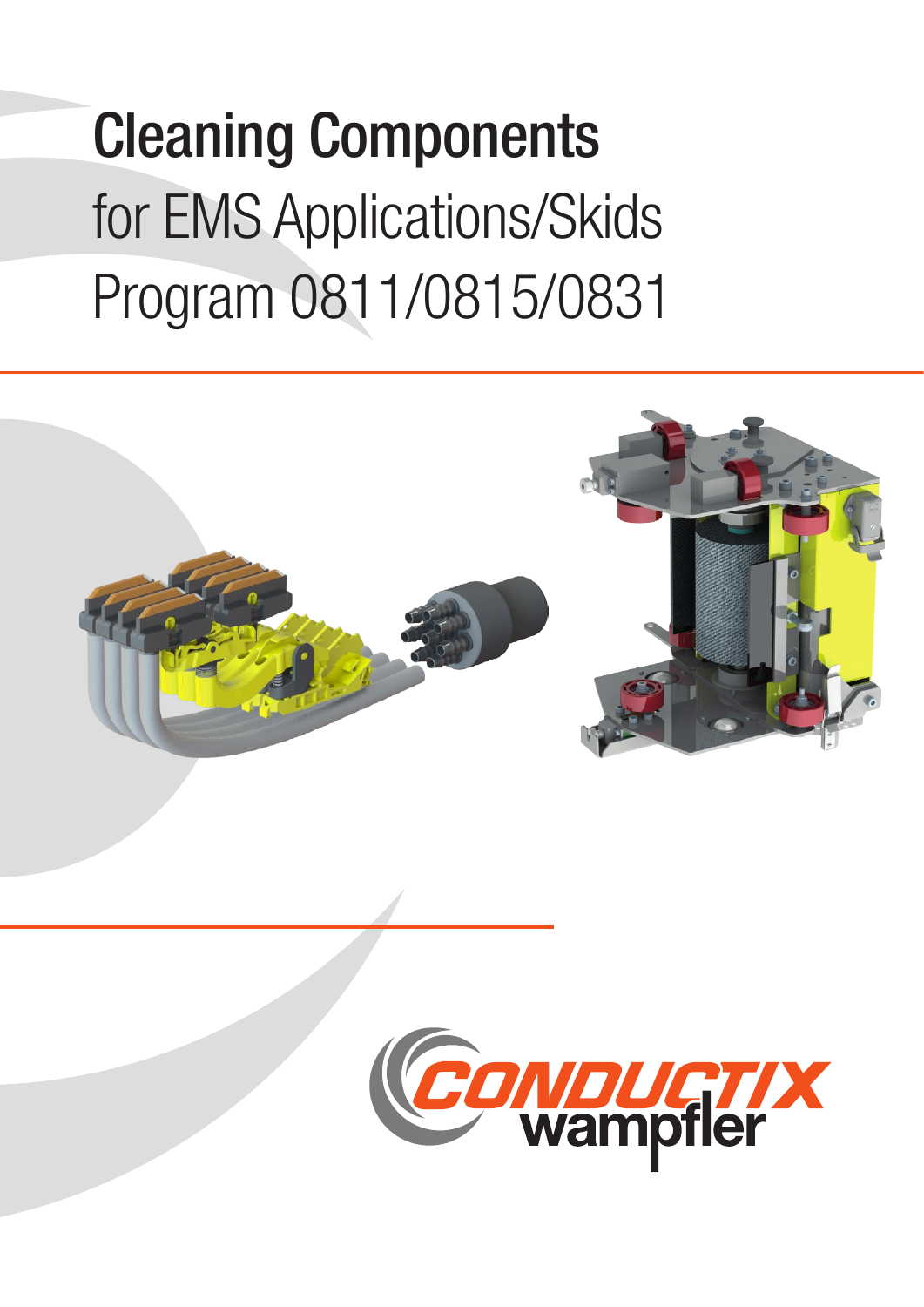### Complementary Documents

Product Catalogs: KAT0815-0003-EN ProEMS Insulated Conductor Rail for Electrified Monorail Systems

Installation Instructions: MV0815-0007-EN Installation Instructions for Conductor Rail System 0815

Operating Instructions: BAL0800-0002-EN Rail Cleaner - 180x60, 180x80 and 240x80

Maintenance Instructions: WV0800-0001-E Cleaning of Conductor Rails WV0800-0004-EN Copper Rail Applications

#### **Note**

Subject to technical changes of the components described. The references to guidelines and standards listed in the document are subject to adjustments and must be checked for up-to-dateness. Classifications refer to general parameters and have to be evaluated case by case by the user.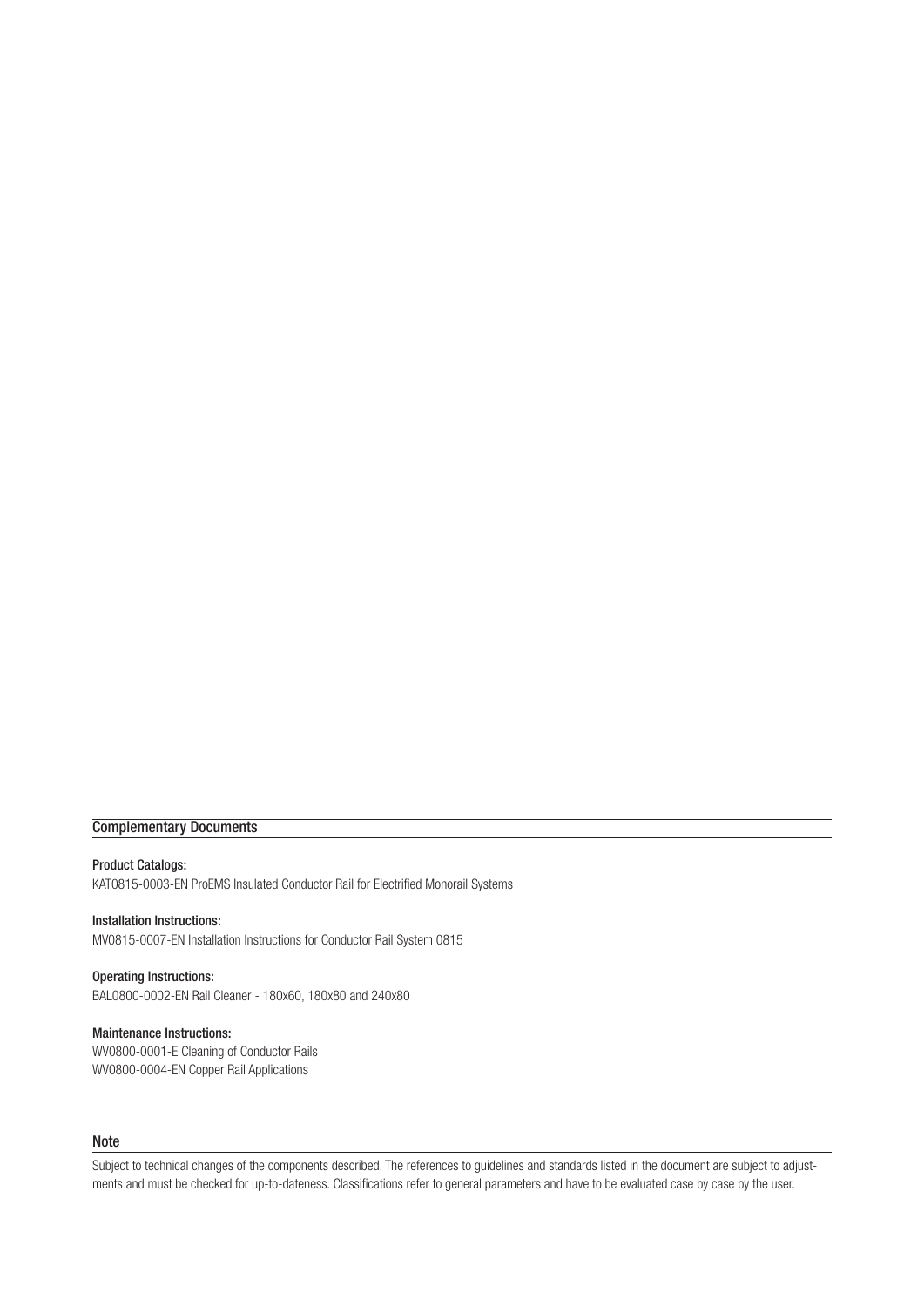## Cleaning of Conductor Rails

Conductor rails use high-performance carbon brushes, which are aligned to the respective rail, and thus allow the lowest possible friction with simultaneous high power transmission. To protect the rail, the main wear part is the carbon brush. Depending on the environmental conditions and the mechanical quality of the systems, the carbon brushes have a mileage of up to 12,000 km, in some cases up to 20,000 km.

In operation, a fine abrasion is created, which settles in the rail and, due to the movement at transitions in the support structure, e.g. in the EMS support profile, accumulates.

The resulting dust in the rail or system should be removed by suction to prevent uncontrolled distribution. Depending on the application and type of conductor rail, different components are available for this purpose to assist cleaning.

#### Note:

Copper rails require an ideal running surface for optimum operation. The ideal state comes after some time by the conductor line being conditioned by the coal. The sanding process smoothes the surface and, at the same time, the diffusion of graphite forms a steel-blue to black track. This is called patina and should under no circumstances be removed (for example by using wire brushes or similar)!





Fig.: track / patina Fig.: damaged rail after using a wire brush to clean



Fig.: system quality of copper rail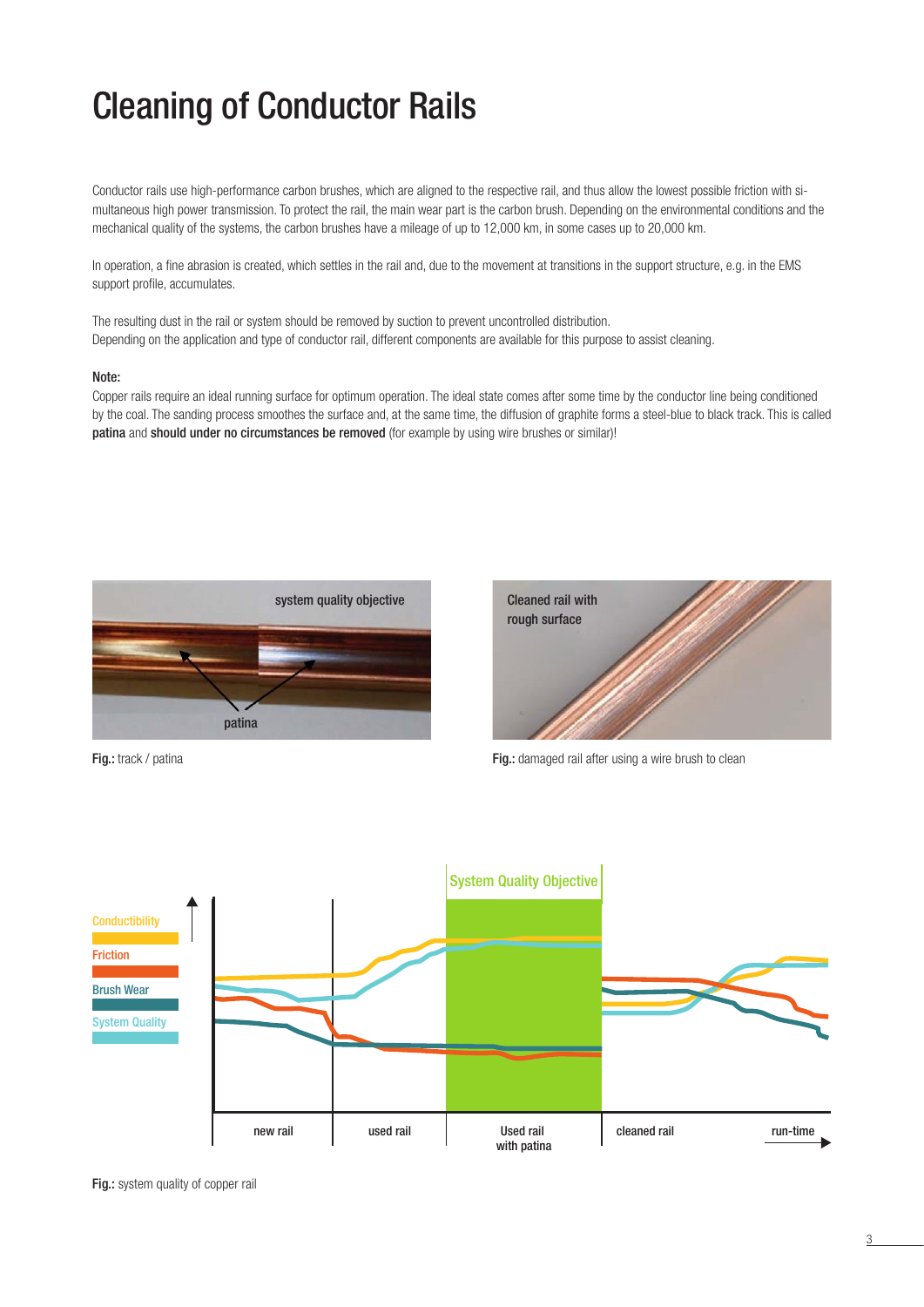For overhead monorail systems there are two solutions for the defined extraction of dust from the conductor rail/conductor rail & EMS support profile:

- RailCleaner for extracting and removing adhering contaminants from the conductor rail and EMS profile
- EMSPro suction conductor for extracting the dust directly from the conductor rail

| <b>Contamination / Location</b>                   | <b>RailCleaner</b> | <b>Suction Conductor</b> | <b>Note</b>                                              |
|---------------------------------------------------|--------------------|--------------------------|----------------------------------------------------------|
| Loose dust in conductor rail                      |                    |                          | without rotating brush (Rail Cleaner)                    |
| Loose dust in conductor rail and EMS profile      |                    |                          |                                                          |
| Adhesive contaminants<br>in conductor rail        |                    |                          | Rail Cleaner with temporarily<br>inserted rotating brush |
| Burn marks on tread surface of the conductor rail |                    |                          | Replacement / Sanding                                    |
| Oil or similar impurities in conductor rail       |                    |                          | To be cleaned manually                                   |

• Suction Conductors are intended for mobile use and continuous suction.

4

• The RailCleaner, a chassis with suction bell, is preferably designed for mobile use.

All components have a standard hose interface (DN 40) for the suction connection for the transition to the extraction to be connected downstream (e.g. industrial vacuum cleaner for fine dust).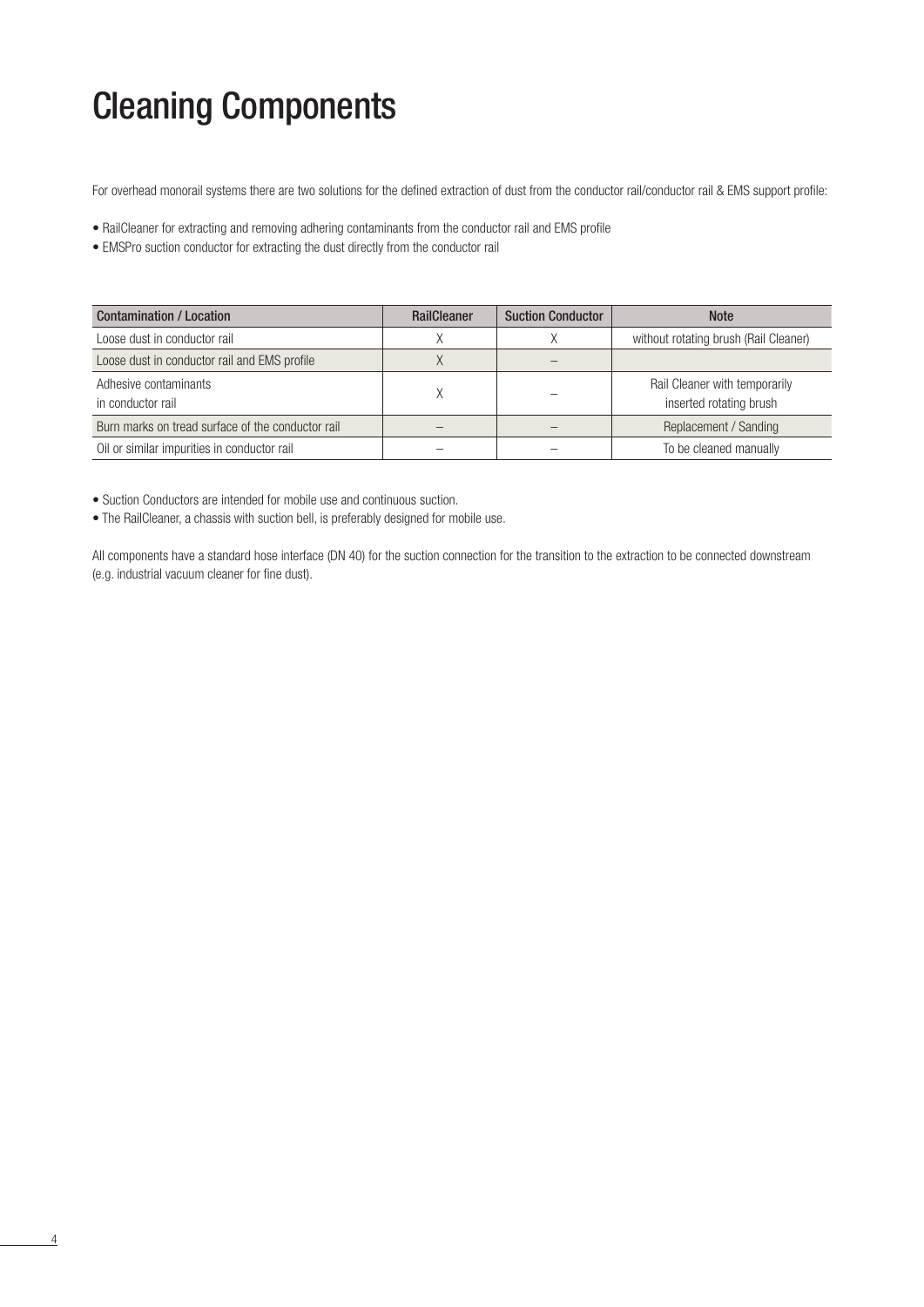#### Suction Conductor for Conductor Rail Systems equipped with ProEMS 0815/0811

For removing dust from the conductor rails. The suction conductors are used like current collectors in the system but without the function of current transmission. The suction piece used is made of the same material as the current collectors.



Example: Suction Conductor with pipe socket for EMS applications

Example: Suction Conductor with exchangeable disc for skid applications

#### Available Versions

| Part No.     | <b>Name</b>            | <b>Description</b>                                |  |
|--------------|------------------------|---------------------------------------------------|--|
| 08-B095-0128 | Suction Conductor 0831 | Short arm with square retainer incl. suction hose |  |
| 08-B095-0130 | Suction Conductor 0811 | Arm with square retainer incl. suction hose       |  |
| 08-B095-0133 | Suction Conductor 0815 | ProEMS collector complete with suction hose       |  |
| 08-A250-0005 | Pipe Socket            | 1-8 inlets/DN 40 outlet                           |  |

Installation Base Plates for ProEMS Current Collectors can be used. See also catalog KAT0815-0003 "ProEMS for Electrified Monorail Systems".

For further solutions for AS/RS, floor pallet conveyors, etc. please consult with Sales/Application Engineering.

Note: For cleaning, do not use wire brushes (damage to the running surface and short circuit on protruding or loose wires) or plastic heads (formation of an insulating layer on the rail).

During installation, as with the current collector, the installation position must be observed. The unit should be placed at the wheel contact point of the chassis in systems with curves / bends in order to avoid exceeding the permissible tolerances in the curves (inadmissible contact forces or loss of contact).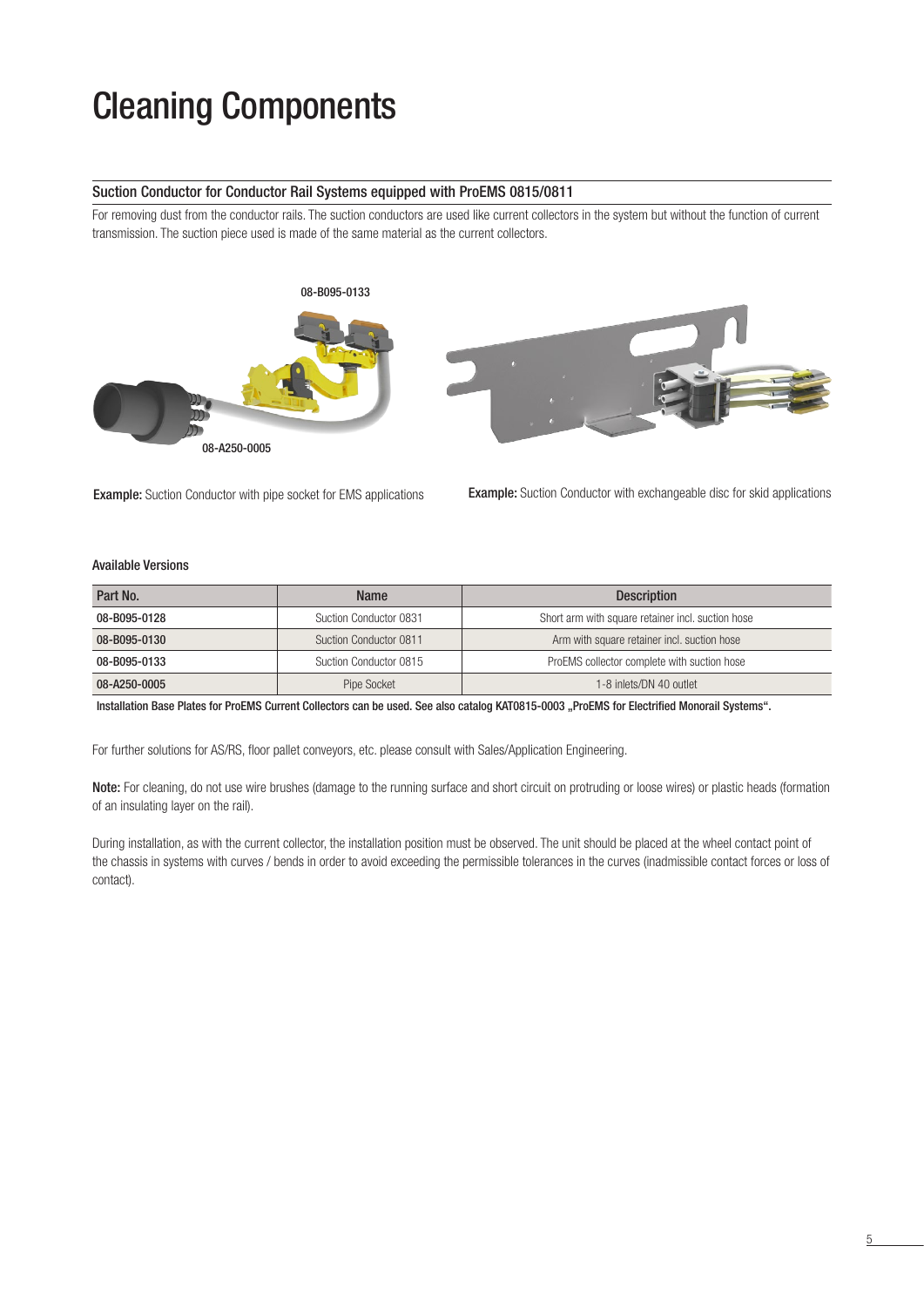#### Cleaning Unit for Dust Extraction/Support Profile Cleaning (160 x 60 / 160 x 80 / 240 x 80)

Unit for the extraction of dusts from the support profile incl. conductor rail.



|                                      | <b>EMS Support Profile</b> |              |              |  |  |
|--------------------------------------|----------------------------|--------------|--------------|--|--|
| <b>Components</b>                    | $180\times 60$             | 180 x 80     | 240 x 80     |  |  |
|                                      | Part No.                   |              |              |  |  |
| <b>Cleaning Head</b>                 | 08-G023-0138               | 08-G023-0135 | 08-G023-0183 |  |  |
| Current Collector Housing (optional) | 08-G023-0139               | 08-G023-0136 | on demand    |  |  |
| <b>Control Unit (optional)</b>       | 08-S210-0261               | 08-S210-0261 | 08-S210-0261 |  |  |
| <b>Connecting Plate (optional)</b>   | 08-B020-7145               |              |              |  |  |

See Operating Instruction BAL0800-0002 and Installation Instruction MV0800-0007

Using quick-release fasteners, the RailCleaner can be removed from the rail and put back in place within a few minutes. Thus cleaning is possible without the removal of vehicles. By pulling the RailCleaner with a pull rope, the cleaning can be done in sections.

To use the rotating brush (for temporary use when dealing with adhering dirt), a 24 V / DC supply or controls for manual operation (optional control unit) are required.

If the supply for the suction unit is to be made from the conductor rail, the optional current collector housing can be used. The structure corresponds roughly to that of the cleaning heads with quick-release fasteners, running and guide rollers for placing on the EMS profile.

Note: for systems with barcode or QR code tape, remove the bristles in the area of the code tape to avoid polishing the tape.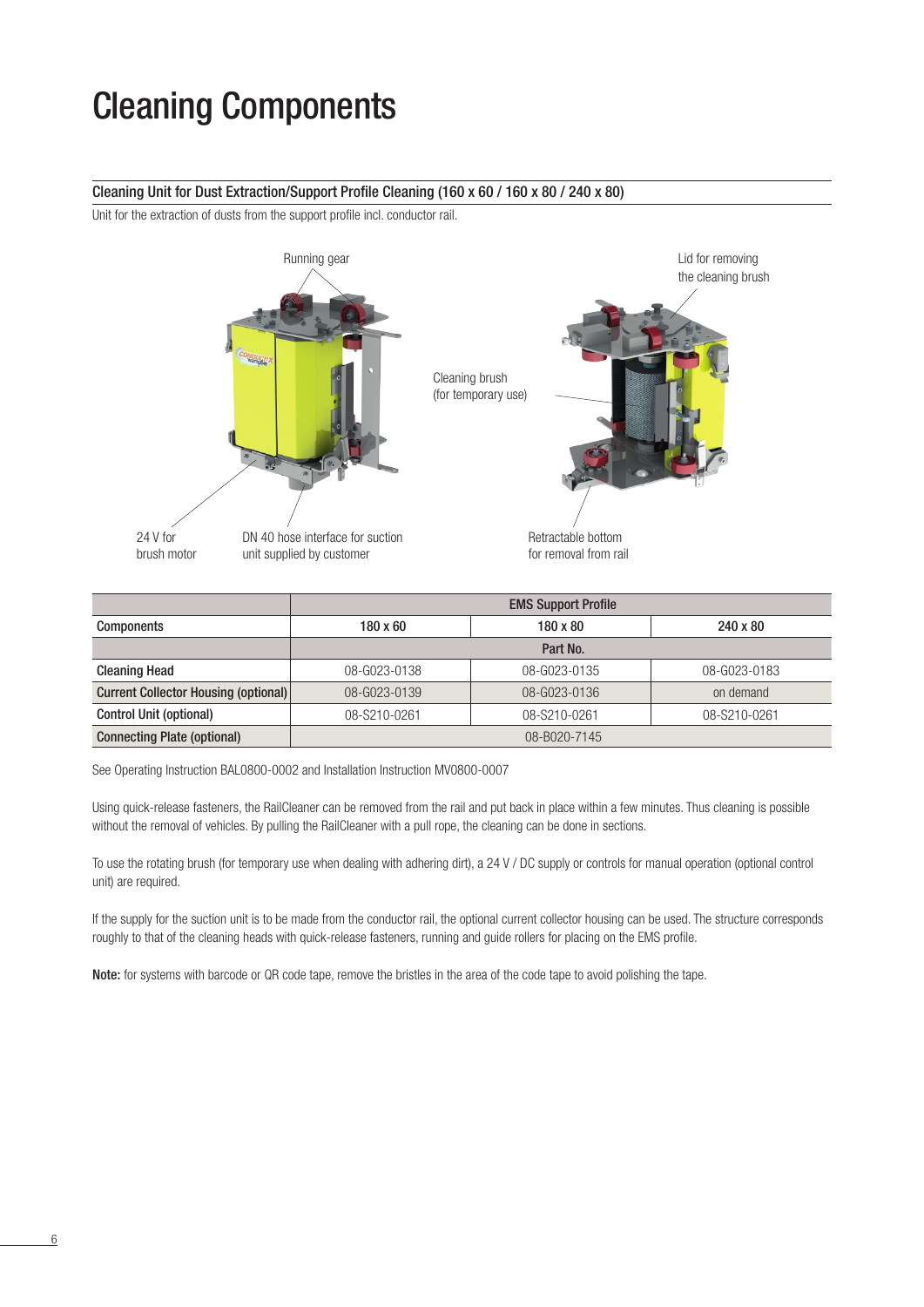#### Basic Requirements for the Suction Unit/the Industrial Vacuum Cleaner for Carbon-Brushes' Dust

The Suction Units make depends on:

- Type and composition of the dust
- local specifications for industrial vacuum cleaners
- the required national dust class
- hazard classification of the dust
- available installation space

In addition, factory standards and manufacturer approvals as well as site regulations, e.g. workplace policies related to hazardous materials, noise emission and type of dust collector, and disposal have to be considered.

The following information is provided to help with the selection of the suction device. We recommend contacting a manufacturer of industrial vacuum equipment.

#### Recommendation/Selection Parameters for Suction Device (European Union)

Suction Power: > 2500 l/min (2500 to 4500 l/min)

#### Filter Class: H

- Safety: Filter monitoring (mandatory for class H)
	- Antistatic-conduction incl. hose
	- Sealable dust collector bag with filtered vent
	- flow monitoring with shutdown/signaling in case of
	- undercutting legitimate minimum flow rate of 20 m/s (EU)

#### Dust in Conductor Rails

The abrasion generated during operation consists to about 90% of graphite and copper, with small amounts of resins/additives (<3%), PVC, as well as compounds of these substances with the environment.

The particle size is between one and several microns. Since the fine components, similar to wood, gypsum, color or toner dust, must be classified as respirable when inhaled, the filter must be designed for particles <1 μm (filter class H).

The suction device must have a separate dust collector with disposal system for these dusts.

Discharge of static charges as well as filter monitoring are also to be provided for these suction devices.

It should be noted that process residues from the customer system collect in the conductor rail. These, and their possible connections, should also be considered when selecting the system.

Depending on the environment of the plant and the place of use, the requirements for occupational safety and the permanent establishment must be taken into account in accordance with local guidelines. These differ partly by country, but also by the areas of application in the company.

#### Note

Please see also "Complementary Documents" (page 2)